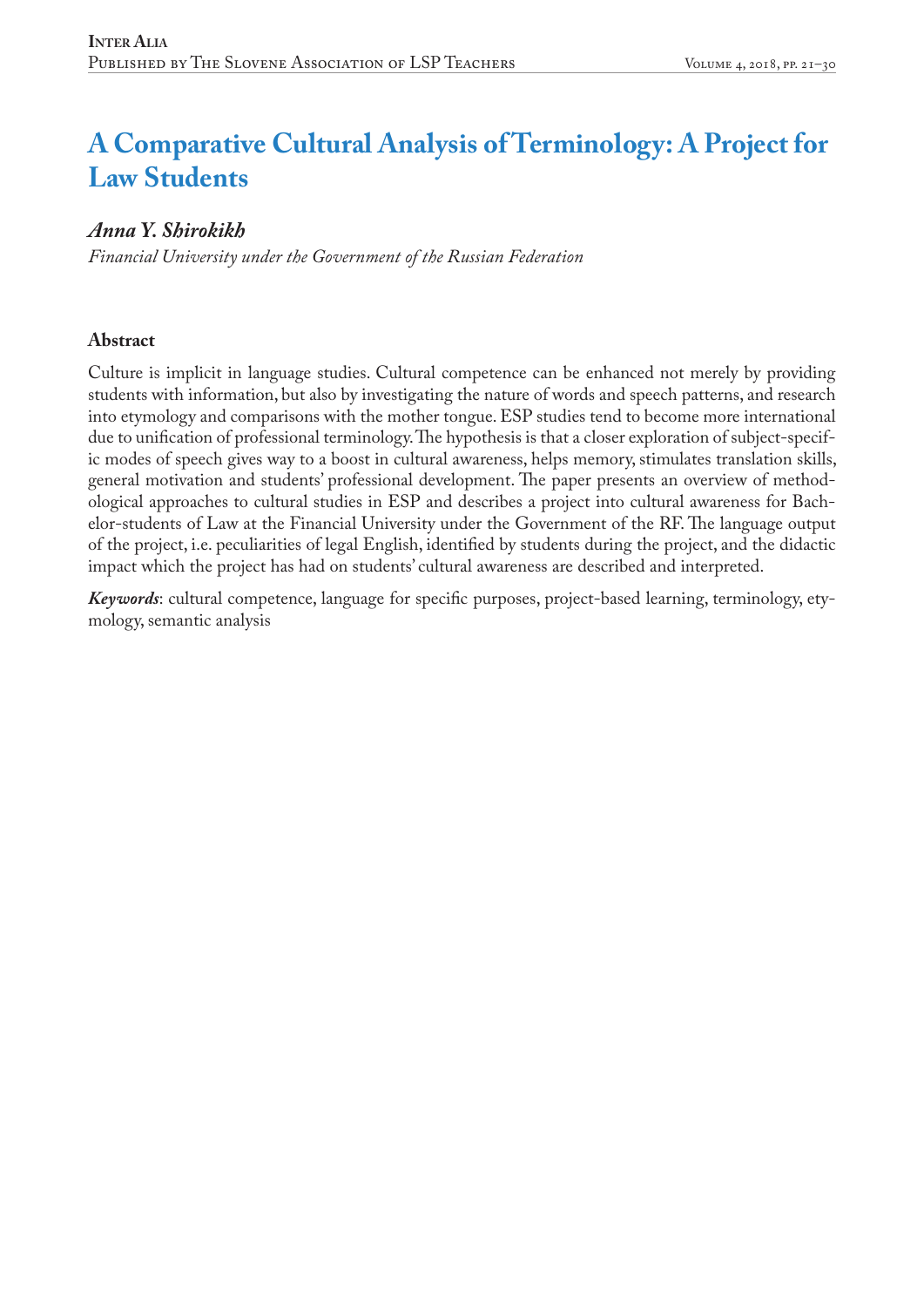### **1 Introduction**

According to White (1959), to some, culture is learned behaviour, to others, it is not behaviour at all, but an abstraction from behaviour (p. 227). He stated that any things, acts and events are dependent upon 'symbolling'. When they are considered and interpreted in an extra somatic context, i.e. in terms of their relationships to one another rather than to human organisms, we may call them culture (White, 1959, p. 231). Language and culture have one common feature – both are symbolic in nature. Language is a universal semiotic system, all symbols are denoted by words. Hoffer (2002) found that cultural issues in teaching languages represent a field of sociolinguistics that can mean a descriptive study or it can seek to solve linguistic problems of social behaviour (p. 5).

Cultural component introduced by language teachers is thought by Frank (2013) to be 'surface culture' being presented by ideas about food, national costumes, traditional music and dance, literature, specific holidays and sub-surface culture, which includes notions of courtesy, body language, gestures, touching, eye contact, personal space, facial expressions, conversational patterns, and the concept of time (p. 3). Consequently, there are two approaches to teaching culture within a language, one being the transmission of factual, cultural information (Thanasoulas, 2001, p. 3), the other approach is seen as embedding culture within an interpretive framework and establishing connections, namely, points of reference or departure, between one's own and the target country (Thanasoulas, 2001, р. 4).

### **2 Literature Review**

The cultural component of language studies has always been in the spotlight. Thus, Thanasoulas (2001) leads to the conclusion that high culture – art, literature, music are external expressions of culture and are easily taught to students by just including the issues in the curriculum. He states that the most important part of culture for the learner is that which is internal and hidden, but which governs the behaviour (p. 4).

Laddicoat et al. (2003) are more specific about the dichotomy of cultural content components in learning languages. According to them, cultural issues may be expressed through context, general text structure, within utterances, in norms of interaction (selection of language units) and the language itself (grammar, lexis, prosody and pronunciation and kinesics) (p. 9).

Holme (2003) believes that culture can be introduced into the language curriculum according to five principles (the communicative, classical-curriculum, culture-free language, deconstructionist and competence views (p. 18). The five views are interrelated comprising ideas about language for quick use in a specific context, the alien modes of thought and the hidden political and cultural agenda of a language. These implicit messages can be deciphered through a competence of grasping language's true meaning (Holme, 2003, pp. 18–19).

The European Qualifications Framework for Lifelong Learning (2008) sees sociocultural competence education as an active process of creation of knowledge and meanings, which should primarily be directed towards learners' real-life current and potential future needs (p. 11). These needs include intercultural competences, though Halbach (2003) indicates that the idea of 'exporting' methodologies from one country (and culture) to another ignores the importance of personal and cultural factors in learning (p. 51). Saville-Troike (1978) supports this opinion by stating that cultural issues are evident in instruction dependent on the learning styles which are brought to school by students, curriculum (contents of a language course) and testing being itself a social event (pp. 31–35).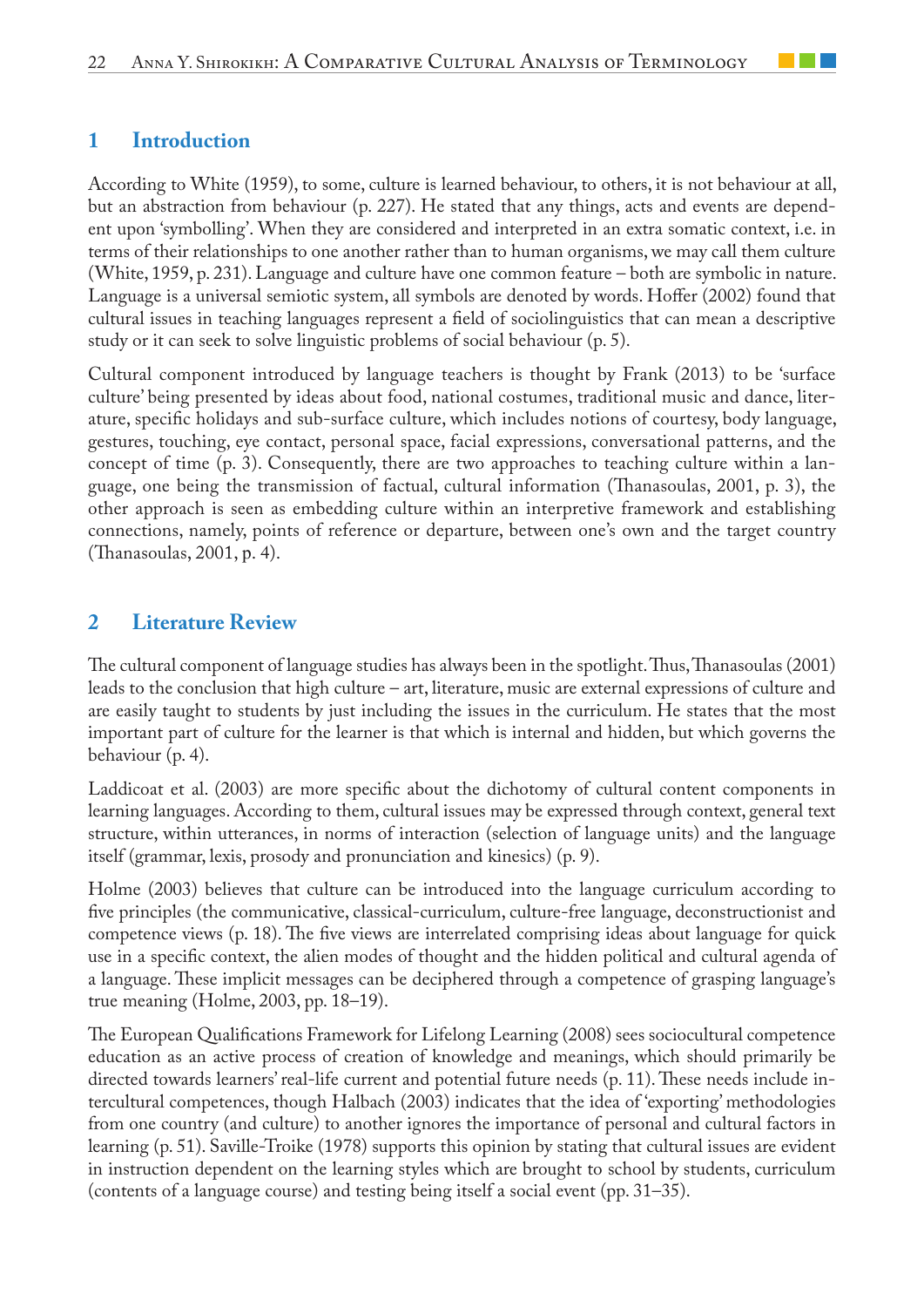Scholars of ESP research emphasize that language is valuable not because it affords insights into universal structures, but because it is particularly sensitive to different social settings, particularly imbued with the social life of which it is a part (Mertz 2007, p. 17).

Wierzbicka (1999) believes all languages have words with meanings corresponding exactly to the meanings of the English words such as, 'good' and 'bad' as these are universal concepts and can, therefore, be used as elements of a culture-independent semantic metalanguage (p. 35).

Moreover, at the time of globalization scholars in subject-specific disciplines increasingly vote for unification and harmonization of terminology on an international level. They consider it a tool to eliminate misunderstandings and promote common framework for international cooperation. Thus, we witness the increase in the use of borrowed items instead of native words in languages for specific purposes. The use of borrowed words can also eliminate emotions; reduce evaluation and motivation for non-native speakers, promote stylistic neutrality, mono semantics, eliminates undesirable connotations, serves as a tool for compression of language material and a way for the lexical development.

When speaking about interlingua borrowings, Valeontis and Mantzari (2006) distinguish between 'primary term formation' (a new concept and its name) and 'secondary term formation' (a foreign substitute for an existing term) which may occur for such reasons as standardization or fashion (p. 2).

The quantitative analysis shows that cases of imported English terms (transliterations and calks) in the Russian language may constitute approximately 58 % of all terms used in a terminological system. In addition, within just one subject-specific text borrowed items may represent one quarter of all the words used.

So, what are the implications of the globalization trend? Do cultural peculiarities still matter? In order to find out if students are to be taught cultural awareness, an extra curriculum project on intercultural comparisons for Bachelor students of Law was introduced.

The importance of bilingual instruction cannot be underestimated. Gajšt (2011) attracts attention to cases where differences between the two language systems exist, e.g. in the field of accounting there are some terms that are not compatible internationally (p. 21).

Ho (2009) suggests that instructions in developing the cultural component may include points like exploring self, noticing/observation, cultural exploration, comparisons and reflections, mediation between cultures (pp. 64–65).

In fact, instruction can be divided into explicit and implicit techniques. In both types of instruction, a teacher is to combine social (to help others to understand the ideas and concepts), cognitive (classifying, comparing, matching, selecting, predicting, guessing, sequencing) and situational aspects of teaching techniques. The teacher's main concern therefore is to keep students aware of social and cultural peculiarities of the professional language, let them interpret the text and denounce their own message within the framework of language classroom activities. That may sometimes mean the transfer of 'legalese' structures into general English forms. The approximate scheme for studying a legal text may be summarized as the following:

- Looking for specific language units in a text (terms, borrowings, archaic words, specific language forms and structures) and explaining their meaning in English. One may use a dictionary or some linguistic and cultural guides, use predicting, guessing, comparing techniques or just the teacher's explanation,
- Drills prepared by a teacher based on cognitive skills like classifying, comparing, matching, selecting, sequencing, interpreting, paraphrasing etc.,
- Contextualizing through a set of communication events (discussions, role-play, case study, projects etc.).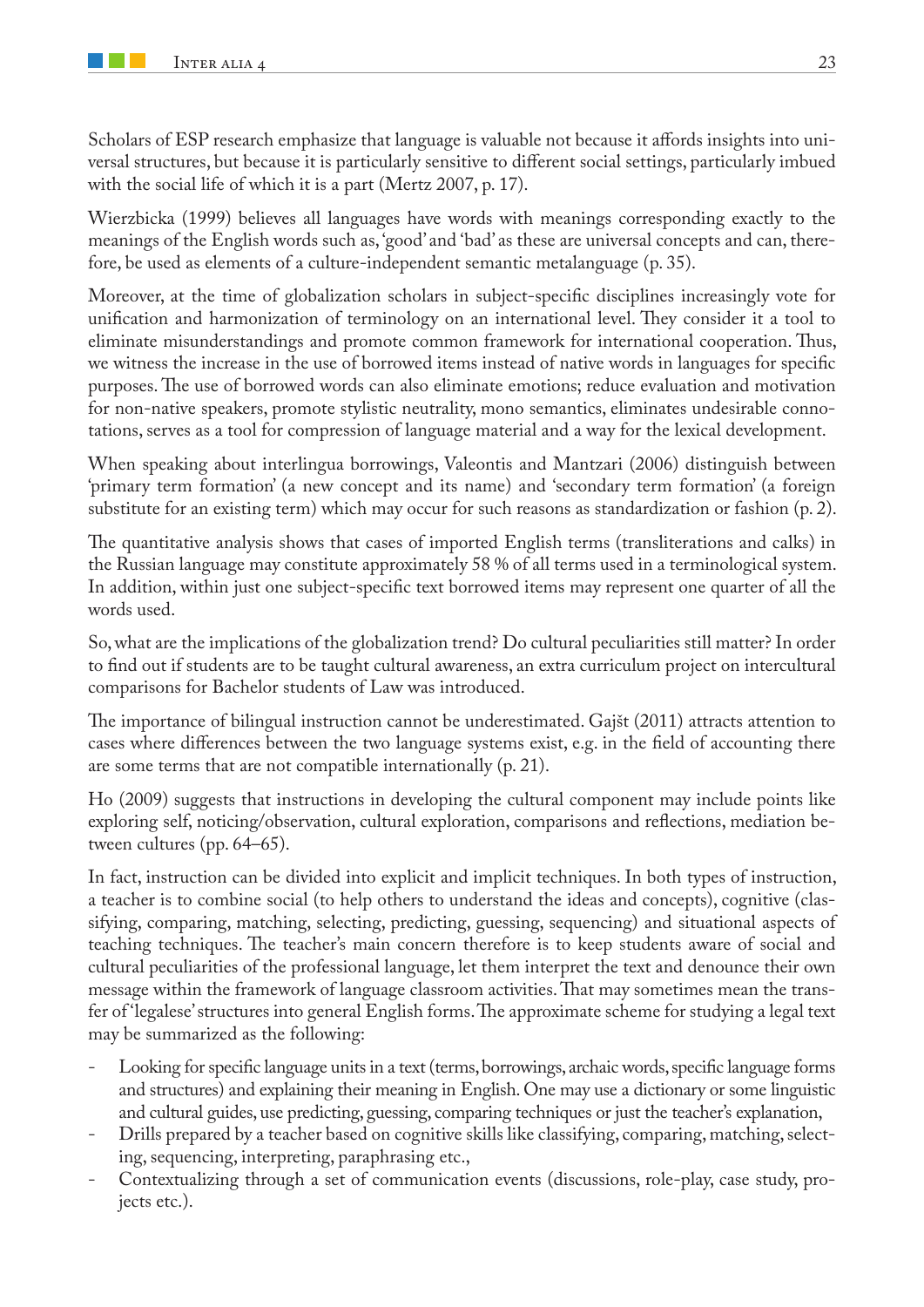In explicit types of instruction, particular attention should be paid to translations and use of dictionaries. Do students need to be taught translations? There are some reasons to think so. Firstly, students implicitly translate what they read or hear in a foreign tongue into their mother language for better comprehension and semantic analysis. That is why we can speak about language interference. Secondly, translation is a teaching tool that may help not only comprehend the message but also to provide more practice for language acquisition process. Thirdly, comparing the mother tongue with foreign languages students expand their cultural and professional awareness.

Melnichuk and Osipova (2017) believe that teaching translation to students can represent a multidimensional issue. They enumerate several approaches to teaching translation: structural approach (differences in the phonetic, semantic, lexical, syntactic and pragmatic structures), cultural approach (culturally stipulated gaps in knowledge about language and its concepts) and professional approach (i.e. knowledge about that particular vocational field) (p. 26).

In fact, cultural approach is present in the other two types as the language structures and terminology always contain some cultural verbal elements.

Another corner stone is the use of dictionaries – linguistic, non-linguistic, monolingual, bilingual, phraseological, synonyms dictionaries, etc. Extensive use of dictionaries gives information and provides expertise in general vocabulary expansion.

Moreover, we emphasized the importance of context as one of the most important elements for defining the true meaning of a word. Using corpora in both the studied language and the mother tongue can be a useful resource stimulating classroom cognitive activities.

Another point for consideration is organizing classroom activities is commentary – oral discussions and written tasks. Discussing information students get from dictionaries can be subsequently supplemented by written tasks such as compiling word maps and writing essays about the cultural peculiarities of the words. Ivanishcheva (2016) finds it difficult to draw a line between definition of a lexical meaning of a word and additional information about realia, which are a part of a commentary (p. 81).

# **3 Methodology**

We carried out the project, in order to find out whether cultural issues still stand out and are noticeable for students majoring in Law.

The underlying methodology includes the stages of empirical research in terminology for law and gathering feedback from the participants.

The textual input was drawn from educational literature (textbooks such as International Legal English by Amy Krois-Lindner, Jeremy Day), additional reading from mass media sources (e.g. The Economist), legal documents (directives, agreements, letters, pleadings) and scientific literature from open sources of information selected according to the theme studied by students within the syllabus of their main course. Students read and selected terms and terminological units as their home assignments. They conducted a comparative analysis of semantics, etymology, degree of metaphorisation, contextual use, peculiarities of translation, concept making and socially significant interpretation of about 1000 English and Russian legal terms. The findings were organized as a Google Table resource open to all the participants for corrections and discussion inputs. Students also gathered once a week throughout a term to present their investigations as presentations with consequent discussions. The teacher also issued instructions on the use of translation techniques, recommended dictionaries and expanded on properties of terms in respect of their concept-making functions. Students exchanged notes and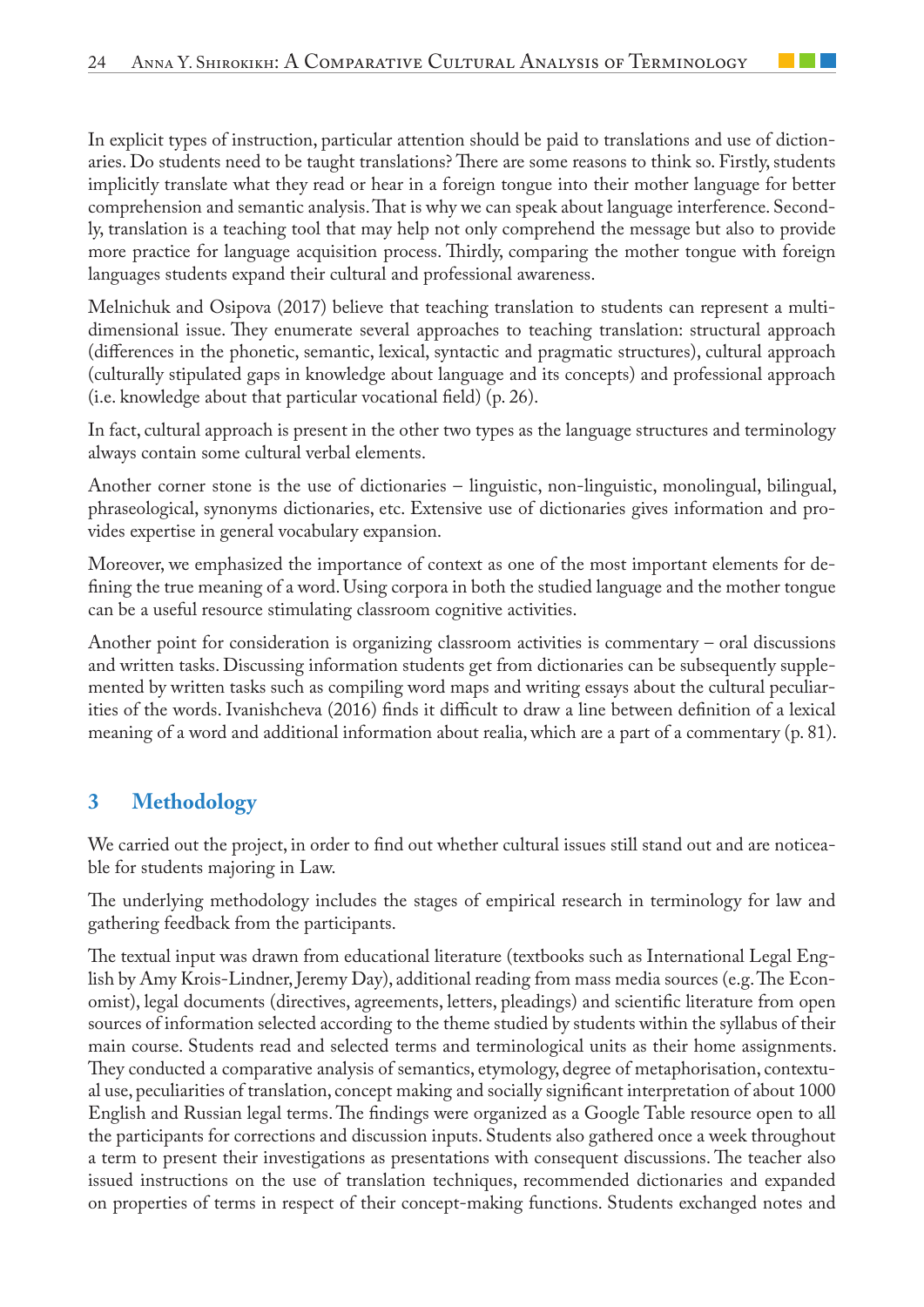discussed the contextual use of selected terms. These synthesizing activities allowed for analysing the input and inducing the meanings and functions of terms, i.e. the use of Latin words and archaisms, etymological insights, language parallels between the English and Russian languages, and comparisons of speech formulae in the source and target language.

To evaluate the didactic value of the project, we collected feedback from the participants. In fact, students were asked to assess the impact the activities carried out within the project framework had on the processes of:

- memorization (Did insights into the meaning of words help you remember these w o r d s better?)
- professional development (Has the project helped you develop professionally to a c q u i r e new knowledge in your subject-specific area?)
- skills in translation (Are you now more or less able to translate professional texts?)
- mental perceptions and intercultural tolerance (Did the information you got during the project change your attitude to the other nation's ways of life)
- motivation in studying a foreign language (Are you more motivated to study English now?)
- communication skills (Do you have fewer difficulties in communication with foreigners now?)

Thirty students, participant of the project, were to answer the questions and score each answer according to the scale from 0 to 6 (where 0 is "no", 1 "I doubt", 2 "probably", 3 "sooner yes than no", 4 "yes, a bit", 5 "yes, sure" and 6 "yes, enormously").

## **4 Results**

#### **4.1 The Content Aspect**

The English legal system was generally developed from Latin–Old French–Old English–Modern English. Therefore, there are three groups of words typical for Legal English such as actually Latin words, loans commonly used in modern language and some archaic words of a different language origin.

Actually Latin words like *lex loci actus*, *res gestae*, *corpus delicti*, *lex domicilii*, *bona fides* retain their meanings and spellings but are pronounced in a different way. Some of them are contractions, for instance, *vs.* (*versus* / *against*). Latin is on the curriculum of Law departments and students do not find it hard to understand such terms but there are some difficulties in pronunciation. It is also noted that Latin contractions are not used in Russian legal texts as often as in English.

Loan terms from old French substitute a very large group of historical elements in the language: *testament* (instead of *will*), *larceny* (instead of *theft*), *evidence* (instead of *hearsay*) etc.

The so-called 'doublets' can also be considered as French borrowings: *goods and chattels*, *had and received*, *will and testament*, *fit and proper*, *free and clear*. The word combination *last will and testament* is the repetition of the same notion: a document that says what a person wants to do with his or her property after they die. Etymologically *testament* is a covenant, especially between God and humans, which reflects religious aspects of cultural life. In modern English *testament* is mostly used in either the meanings *evidence* or *a part of the Bible*. Therefore, we can perceive this document as a God-blessed document, something that cannot be disputed. The Russian *завещание* does not make such mental implications.

The French language influence can be traced not only on the lexical level but also in grammar forms. For example, noun + adjective structures clearly demonstrate it: *condition precedent*, *letters testamentary*, *malice aforethought*. Structures like that are not typical for the Russian legal discourse.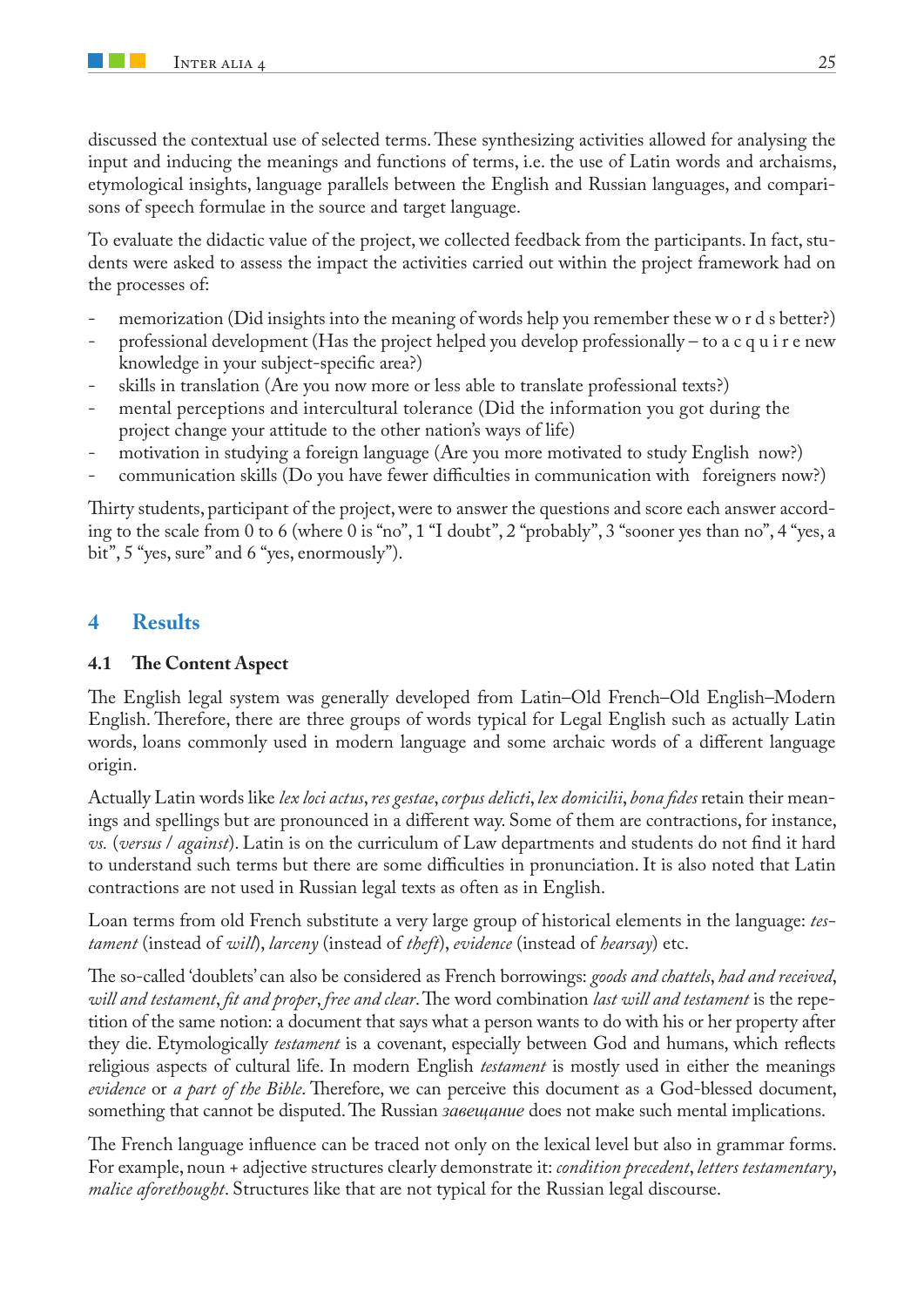Archaism is the use of a form of speech such as a word, phrase or usage that has fallen out of the general use, but is still used in the professional register. One of the brightest examples is the use of archaic adverbs, adverbials and conjunctions that help to navigate throughout a legal document:

*Therefore*, in consideration of the premises, and the representations, warranties, covenants and undertakings of the parties *hereinafter* set forth, and for other good and valuable considerations, the parties agree among themselves as follows: …

These conjunctions assist deductive reasoning applied by lawyers since ancient times. They can be used for cognitive and logic operations like focusing, linking, connecting, structuring, sequencing. The language of law also uses formal and ceremonial phrases, e.g., *be it enacted by the Queen's most Excellent Majesty*.

Bookish words are frequently thought of as old-fashioned expressions and can easily be mistaken for archaic words. However, dictionaries usually define such words as literary or formal in tone. They are often used in legal documents in place of their neutral equivalents, for example *deem* instead of *consider*: The distributor shall be *deemed* to include any hire or purchase of the same. These are common features for both English and Russian.

Another field of the Legal language, which may reflect some cultural elements, is terminology. Terms as language units, that denote legal concepts. To understand them properly we need to compare the confronted legal systems. The relatedness of the source-target languages (English and Russian in our case) can be misleading. The existence of false equivalents, such as *директор* meaning a boss (administrative duties) versus *director* as a member of the board of directors (mostly voting rights and supervision of decision-making in a company), proves it.

Many borrowed words undergo a lexical internal development, i.e. a new meaning is formed which does not exist in the original language (Stojani, Vrapi 2015, p. 82). These are the same words borrowed at different times from the same source language. *Fiscal policy* – *фискальный, денежный, налоговобюджетный*. It is clear that *фискальный* takes some negative connotations in the Russian language – being initially a neutral Latin word, which comes from *fiscus* – with time the word *фискальный* has come to be treated with disdain, meaning too much tax levied.

The merit of such intercultural comparisons lies in the fact that they help expand students' professional knowledge and work out competences necessary for work in international environment. The historical background of a term's coinage, its etymology is vitally important for understanding some professional issues. Thus, in order to understand the term *Basel I, II* and *III* one needs to know that the Basel Accords refer to the banking supervision accords (recommendations issued by the Basel Committee on financial institutions' capital adequacy).

Intercultural discrepancies can affect denotation processes in the following fields:

- legal professions and education;
- legal institutions and structural units;
- legal procedures.

For example, such British terms as *lawyer*, *counsel*, *advocate*, *attorney*, *solicitor*, and *barrister* do not have full equivalents in the Russian language. Therefore, they have to be explained through the functions these professionals perform and then compared to the Russian terms. The term *Queen's Counsel* means a title given to senior counsels, who must be barristers, when the sovereign is a woman. In English *counsel* may mean a person who provides legal representation but he does not need to be a barrister. The terms *judge*, *justice*, *magistrate* have only one Russian equivalent *судья*, but in English, they mean different positions. In English there are two words used to denote a judicial assembly whose task is to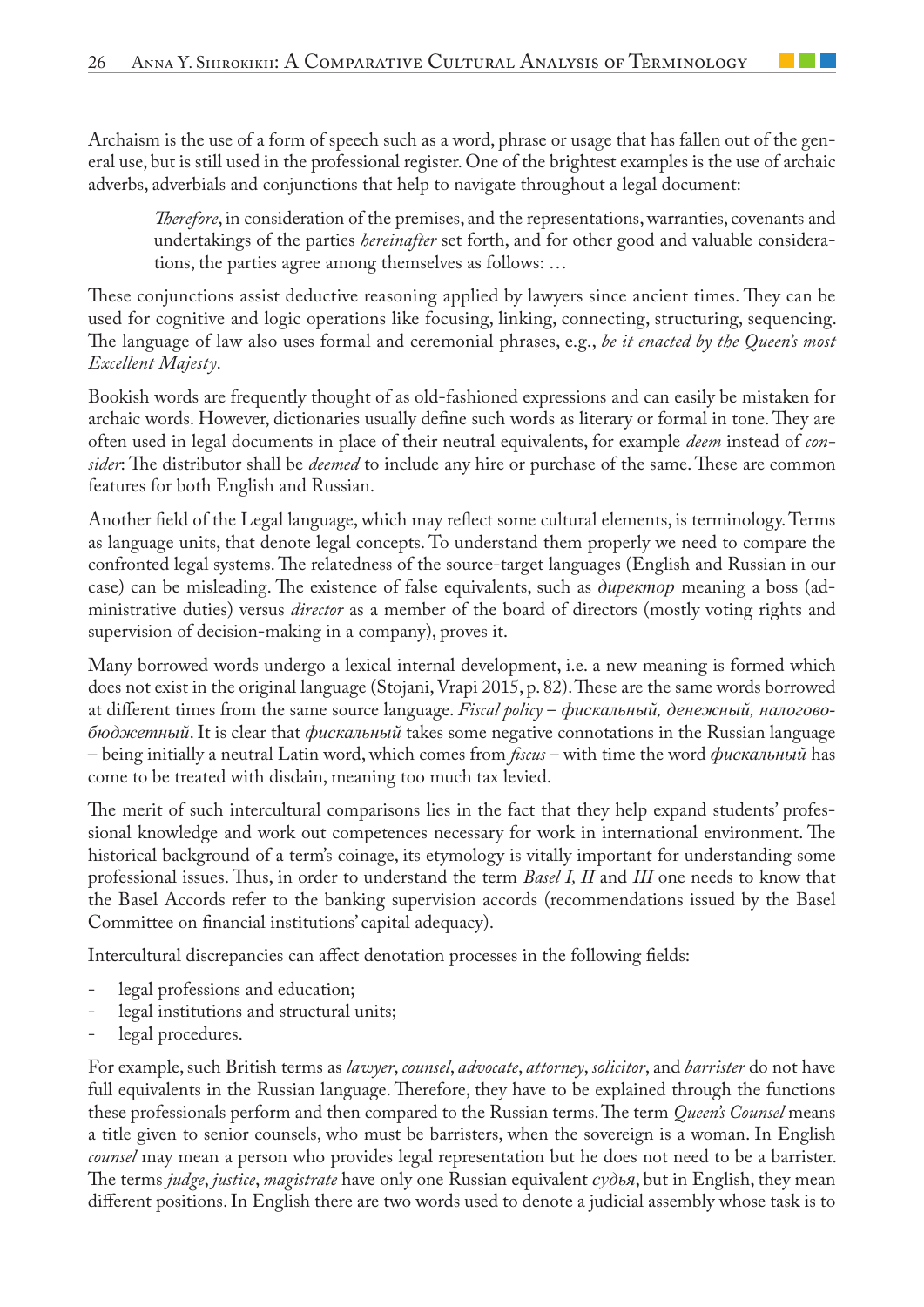hear and submit a decision on cases at law – *court* (a permanent body) and *tribunal* (ad hoc by nature but not necessarily connected with military cases), whereas in Russian the word *трибунал* refers to the military language and has negative connotations. In England, the court hierarchy comprises the European Court of Justice as the ultimate appellate court, House of Lords, the Court of Appeal (with its two jurisdictions – criminal and civil), the High Court of Justice and the Crown Court, the County Courts and the Magistrates Courts, the last four courts being opposite in jurisdiction (civil vs criminal). This structure is hardly comparable with the Russian court system, which is divided into constitutional, general (both civil and criminal) and arbitrage jurisdiction and has quite a different type of hierarchy.

Conceptual differences are found in the area of different legal procedures and notions connected with them. For instance, *direct action,* which is a form of criminal, aggressive contempt, or *equity,* which means the law of justice employed as an additional legal system when Common Law fails to exercise its duty fairly (it has been in use since the 14<sup>th</sup> century and in the past was practiced in different from Common Law courts). Both terms are impossible to translate into Russian apart from in a descriptive way and these legal phenomena are either absent or have a different form in the Russian legal system.

Depending on the register of speech, words change their meanings. For example, *consideration* in a legal contract is a monetary or other type of reward rather than reflection or discussion.

Students also have to know some commonly used abbreviations such as *All ER* or *WLR* that mean the two series of law reports – The All England Law Reports and The Weekly Law Reports. In the names of cases, e.g., *Brown v. Brown, 1999 ND 199, 600 N.W.2d 869* the index attached to the case shows the registered number of the volume where the case record can be found.

The use of proper names can reflect cultural peculiarities of the language. In courts, for example, proper names are used without Mr. or Mrs. before them: *It is stipulated that Elliot advised Gilligan that…* 

Differences between British and American English can be traced in legal documents. That is important as it helps students realize which country a document originates from: *Competition Law* (Br) / *Antitrust Law* (Am), *abuse of a dominant position* / *abuse of monopoly power*.

The next sphere where cultural context and background knowledge can be applied is the use of metaphorical expression and idioms in legal texts:

- *by the book* (following all the rules when you do something);
- *burden of proof* (the necessity to prove a disputed fact as required by the laws of evidence);
- an act of God (an event or accident due to natural causes for which no human is responsible and which could not have been avoided by planning ahead).

#### **4.2 The Didactic Aspect**

The results of the survey conducted with the aim of finding out the pedagogical effect of the work done are presented in Figure 1.

As you can see, the two didactic points most influenced by the project were professional development (in subsequent interviews students noted that now they know more in their subject-specific area), memorization processes (it is really easier to remember the word if you have done some investigation into its meaning) and motivation. Participants were volunteers and the project was an extracurricular activity. Thus, it is quite possible to state that the participants' motivation was the result of their own educational preferences. Translation techniques, being a part of the project instruction, were duly developed and highly assessed by the participants. As for intercultural tolerance, it is an inherent component of Russian mentality. Being a multinational state, there are no prejudices towards other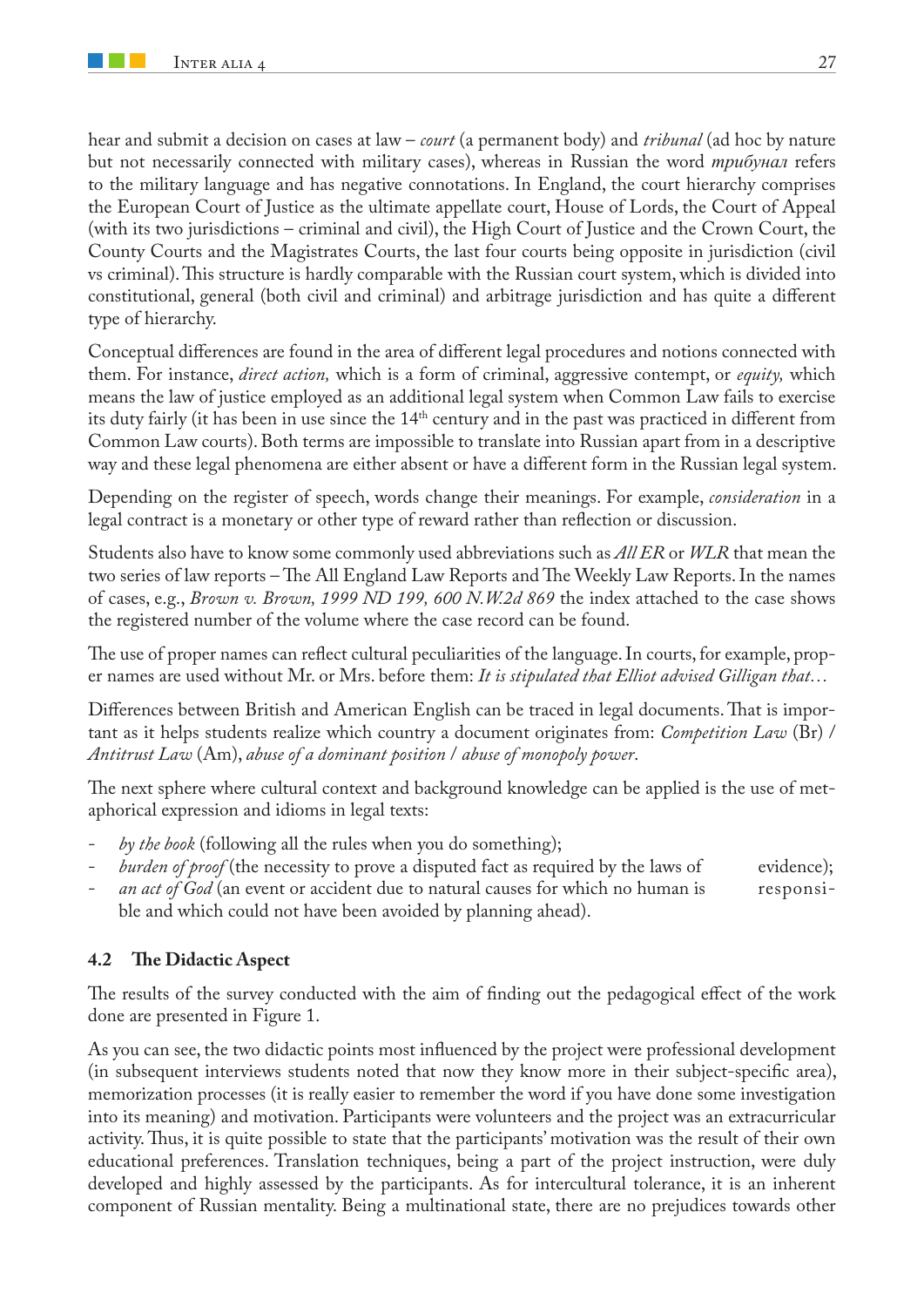

Figure 1: *The Positive Impact of the Project* 

cultures in Russia. The disappointing point is the lack of communication activities.

## **5 Discussion**

The rationale for the project was based on such theoretical didactics as intercultural competence, types of classroom instructions, content-based and project-based approaches in teaching ESP. The content component was provided by the insights into semantics, etymology, translation studies and lexicography. The results show that some research into the nature and meaningful properties of words can enormously enhance students' cultural awareness.

The survey conducted at the end of the project suggests that such projects help students acquire professional knowledge; boost their cognitive abilities and translation skills.

Still the communicative aspect of the project was the weak point. On the one hand, projects allow collaborating orally and working out a scheme for organizing professional knowledge in mental blocks or conceptual fields, and introduce perspectives for further investigations. Cojocariu et al. (2016) state that project-based learning appeared as an antithesis to a rigid mass education system, frontally organized, obsessed with results, with quantity of pupils' acquisition where a teacher holds authoritatively the knowledge (p. 9). Nevertheless, now some scholars have criticisms concerning the use of project-based learning methods. Comparing the duration, the nature of problems and tasks, the definition of problems, the structural didactic elements of the process of work, the degree of theorization, the role of the teacher, the outcome and assessment, Brassler (2017) concludes that problem-based learning is found to achieve better results than project-based learning (p. 11). Thus, future research should be aimed at working out a scheme for conducting problem-based, but not project-based activities for cultural studies.

Despite the above-mentioned drawbacks of the taken approach, there was much positive impact of the project expressed in the increase in motivation, professional knowledge, mnemonic abilities and translation skills.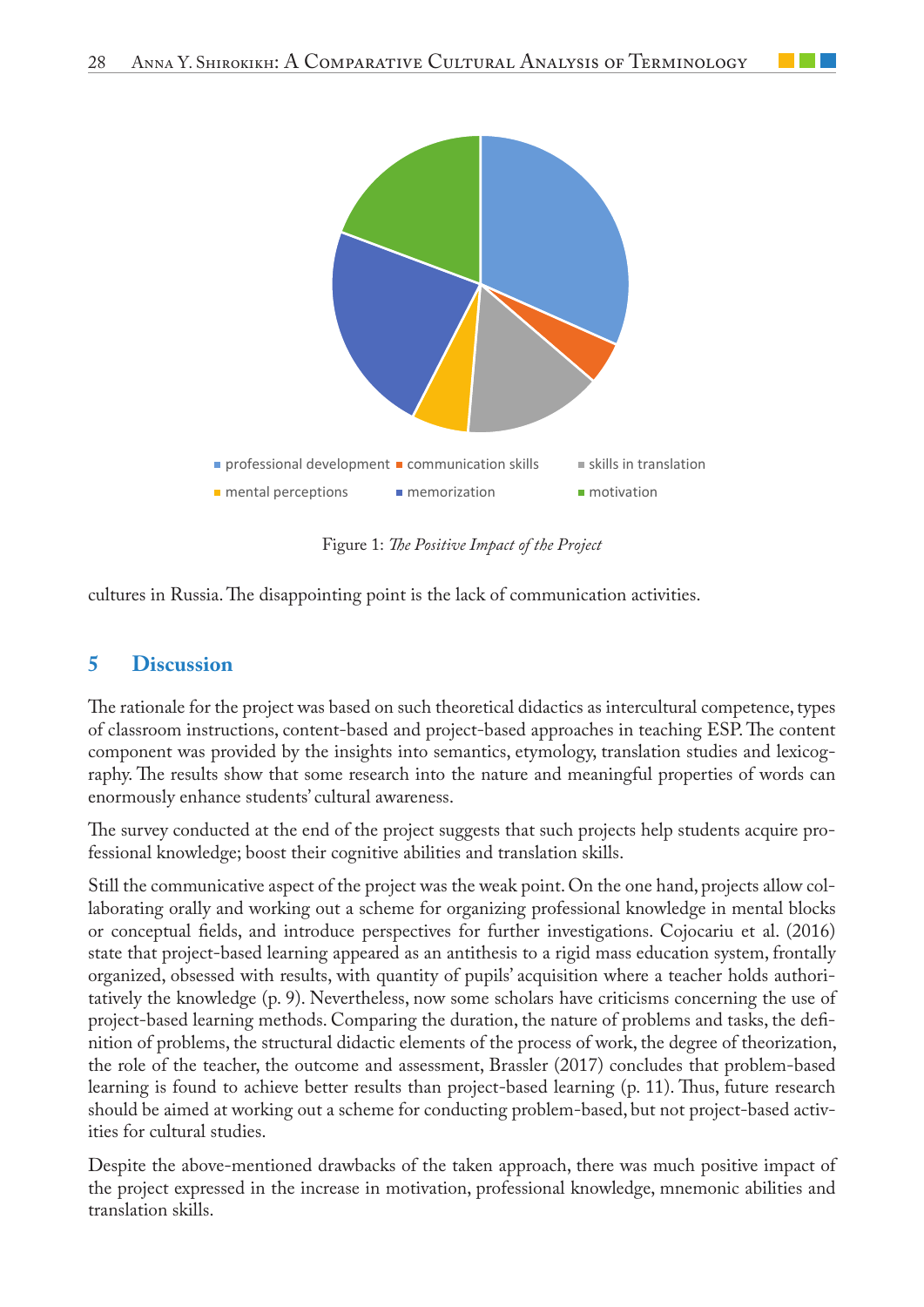In general, cultural bias has positive impact on intercultural communication. Projects designed to enhance cultural awareness may boost cognitive processes in language acquisition and students' professional development, as well as eliminate misunderstandings in verbal performance and help raise people who know who their 'kith and kin' are.

#### **References**

- Brassler, M. (2017). How to enhance interdisciplinary competence interdisciplinary problem-based learning versus interdisciplinary project-based learning. *Interdisciplinary Journal of Problem-Based Learning, 11 (2).* Retrieved Sept 28, 2017 from: https://doi.org/10.7771/1541-5015.1686
- Cojocariu, V. M., Crișan, G. C., Nechita, E. (2016). A journey into the world of knowledge through project-based learning – an interdisciplinary strategy. In M. Jazayeri, C. Pautasso, Furdu, I. M., Cojocariu. V. M. (Eds.), *Informatics: innovative teaching approaches*. Cluj-Napoca: Casa Cărții de Știință.
- Frank, J. (2013). Raising cultural awareness in the English language classroom. *English Teaching Forum, 4*,  $2 - 11.$
- Gajšt, N. (2011). A glossary-based approach to ESP terminology acquisition. *Inter Alia, Conference Proceedings, 2,* 21–41.
- Halbach, A. (2003). Exporting methodologies: the reflective approach in teacher training. In M. Byram & P. Grundy (Eds.), *Context and culture in language teaching and learning. languages for intercultural communication and education, 6,* (pp. 51–55). UK: Short Run Press Ltd.
- Ho, S. T. K. (2009). Addressing culture in EFL classrooms: the challenge of shifting from a traditional to an intercultural stance. *Electronic Journal of Foreign Language Teaching, 6 (1)*, 63–76.
- Hoffer, B. L. (2002). Language borrowing and language diffusion: an overview*. Intercultural Communication Studies, 4*, 5–7.
- Holme, R. (2003). Carrying a baby in the back: teaching with an awareness of the cultural construction of language. In M. Byram & P. Grundy (Eds.) *Context and culture in language teaching and learning. Languages for intercultural communication and education, 6*, (pp. 17–21). UK: Short Run Press Ltd.
- Ieva, A., & Mindaugas, K. (2015). The Structure of socio-cultural competence (self ) development. *Vocational Training: Research and Realities, 26 (1)*. Retrieved Sept 28 from: http: DOI 10.1515/vtrr-2015-0006
- Ivanishcheva, O. (2016). Culture phenomena: lexicographical description issues. *XLinguae Journal, 9 (2),* 79–83.
- Liddicoat, A.J., Papademetre, L., Scarino, A., & Kohler, M. (2003). *Report on intercultural language learning.* Canberra ACT: Commonwealth of Australia.
- Melnichuk, M.V. & Osipova, V.M. (2017). Cooperative learning as a valuable approach to teaching translation. *XLinguae Journal, 10 (1)*, 26–27.
- Mertz, E. (2007). *The language of law school: learning to "think like a lawyer".* UK: Oxford University Press.
- Office for Official Publications of the European Communities (2008). *The European qualifications framework for lifelong learning (EQF).* Luxembourg: Office for Official Publications of the European Communities.
- Saville-Troike, M. (1978). *A guide to culture in the classroom.* US: The National Clearinghouse for Bilingual Education.
- Stojani, E., & Vrapi, F. (2015). Borrowings and their diachronic development in scientific and technical terminology of mechanical engineering in Albanian. *Journal of Educational and Social Research, 5 (2)*, 81–86.
- Thanasoulas, D. (2001). The importance of teaching culture in the foreign language classroom. *Radical Pedagogy, 3*. Retrieved Sept 28, 2017 from: http://radicalpedagogy.icaap.org/content/issue3\_3/7-thanasoulas.html